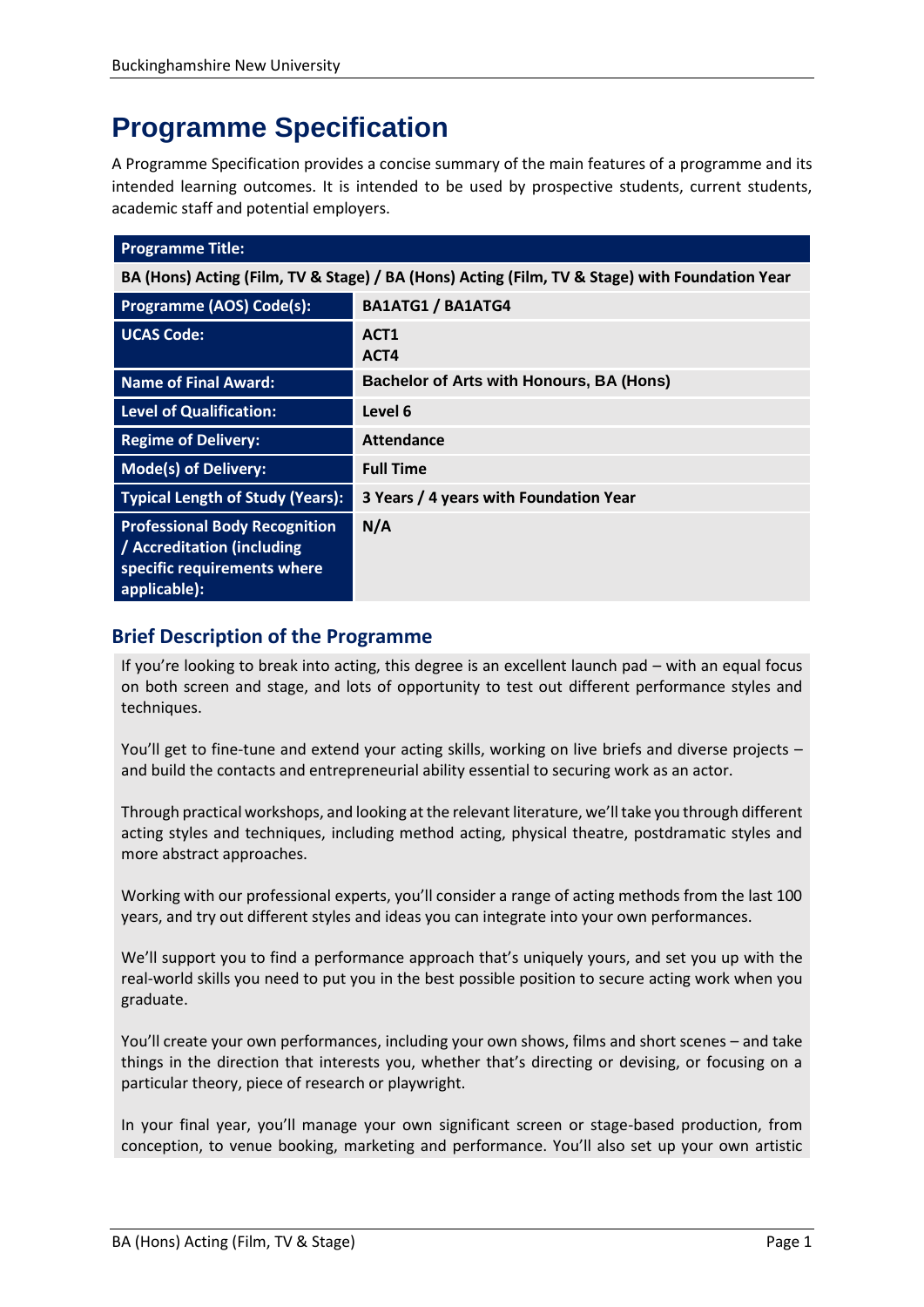company, and learn about all the elements involved in that, from budgeting and funding applications, to promoting yourself as a professional artist.

Unlike many acting degrees that focus primarily on the theatre, this course covers on-screen acting, too. With a lot of acting work coming from on-screen avenues, we'll get you ready to capitalise on film, TV and online opportunities as well.

By the time you graduate, you'll have the entrepreneurial flair, and strong grasp of both stage and screen work, to position yourself confidently as an inspiring and creative practitioner that people will want to work with. You'll be somebody with a clear vision of the sort of acting you want to do and how it impacts on the world around you.

This degree is for anyone interested in pursuing a career in acting, theatre or performance.

# **Programme Aims**

- 1 Create mature artists with a comprehensive understanding of the UK Acting industry and the ability to apply performance practice to real-life settings.
- 2 Develop students' ability to select and synthesise approaches to acting in a manner that demonstrates a creative approach to the arts.
- 3 Encourage critical awareness and analysis of the political and ethical contexts of various examples of work in acting and performance.
- 4 Facilitate students' personal and professional development as actors and artists through work with professional practitioners.
- 5 Prepare students for employment by developing their technical and leadership skills.

# **Programme Learning Outcomes**

The Bucks Graduate Attributes focus on the development of innovative leaders in professional and creative capacities, who are equipped to operate in the 21st Century labour market and make a positive impact as global citizens. The attributes are developed through the programme.

## **ID Learning Outcome**

On successful completion of the programme a graduate will be able to:

#### **Graduate Attribute: Knowledge and its application (K)**

- K1 Evaluate performance texts and events, demonstrating systematic understanding of acting practice on screen and stage through a creative and critical engagement with a range of critical and theoretical perspectives.
- K2 Place a wide range of acting practitioners within the cultural, political and financial context of the UK Performing Arts field.
- K3 Demonstrate a systematic understanding of the skills and processes of rehearsal and production by which acting on stage and screen is created.
- K4 Critically apply appropriate methodologies to a research project.

## **Graduate Attribute: Creativity (C)**

- C1 Create a performance project for a specific context, harnessing appropriate theoretical, creative and organisational principles to the project chosen.
- C2 Demonstrate the creative skills needed for the realisation of successful acting performances.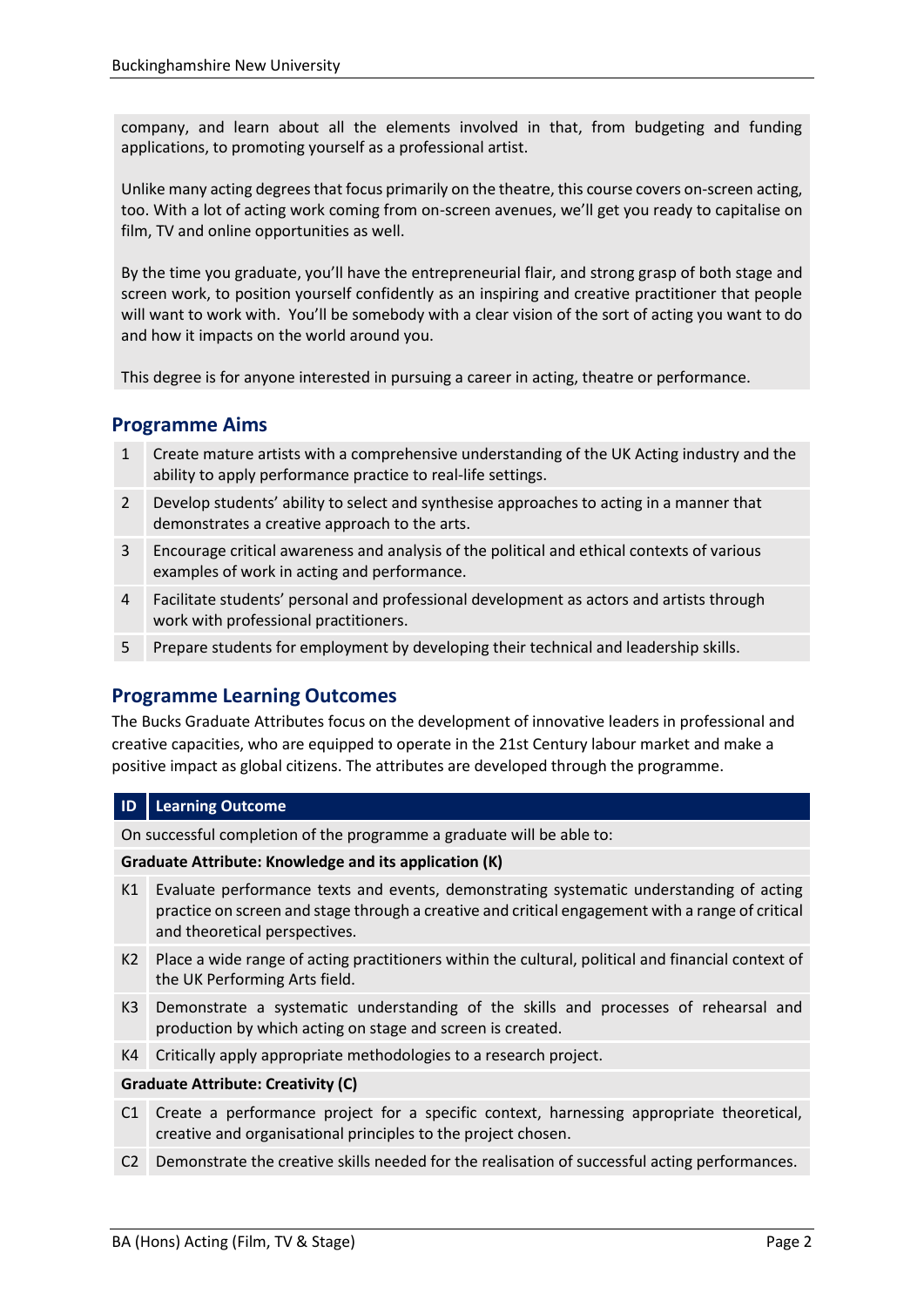C3 Engage creatively and critically with the possibilities for performance implied by a text or other performance documentation, realising these sources in performance.

#### **Graduate Attribute: Social and ethical awareness and responsibility (S)**

- S1 Critically assess the effectiveness, significance and ethics of the artistic and working practices of a range of professional artists.
- S2 Engage creatively and critically with existing orthodoxies in acting and performance, suggesting alternative approaches appropriate to current social, political and ethical concerns.
- S3 Articulate clear and reasoned critical arguments, both orally and in writing, that show an understanding of contemporary social and ethical issues.

#### **Graduate Attribute: Leadership and self-development (L)**

- L1 Demonstrate a broad range of information retrieval skills to gather, assess and synthesise material and to critically evaluate its significance.
- L2 Manage personal workloads efficiently and effectively through the formulation, implementation and evaluation of a creative project.
- L3 Work creatively and imaginatively both individually and in group settings
- L4 Propose solutions to open-ended problems on the basis of a critical evaluation of theories both within and beyond the performing arts, such as those pertaining to creativity, innovation and entrepreneurship.

## **Programme Structure**

Programmes are structured in stages. The number of stages will vary depending on the mode (e.g. full-time, part-time), duration and location of study which will be detailed in the Programme Handbook.

Modules are set at a specific academic level and listed as either core (compulsory) or optional. The level indicates the relative academic difficulty which will increase through the programme. Passing modules will reward you with academic credit. The amount of credits will depend on the complexity of the module and the level of effort required, which is measured in 'notional learning hours'.

Our [Academic Advice webpages](https://bucks.ac.uk/students/academicadvice/course-structure-and-regulations/how-your-course-is-structured) provide more information on the structure of taught awards offered by the University.

*Please note: Not all option modules will necessarily be offered in any one year. Other option modules may also be introduced at a later stage enabling the programme to respond to sector developments.*

| Code         | <b>Module Title</b>                                           | <b>Credit</b> | Corc<br><b>Option</b> | Compensable<br>(Normally Yes) |
|--------------|---------------------------------------------------------------|---------------|-----------------------|-------------------------------|
| <b>FY026</b> | Preparing for Success: Knowledge and<br>Creativity            | N/A           | C                     | Yes                           |
| <b>FY027</b> | Preparing for Success: Self Development and<br>Responsibility | N/A           | C                     | Yes                           |
| <b>FY024</b> | Introduction to Performing Arts                               | N/A           | C                     | Yes                           |
| <b>FY028</b> | <b>Inquiry Based Learning</b>                                 | N/A           |                       | Yes                           |

## **Foundation Level (Optional for students on degree programmes)**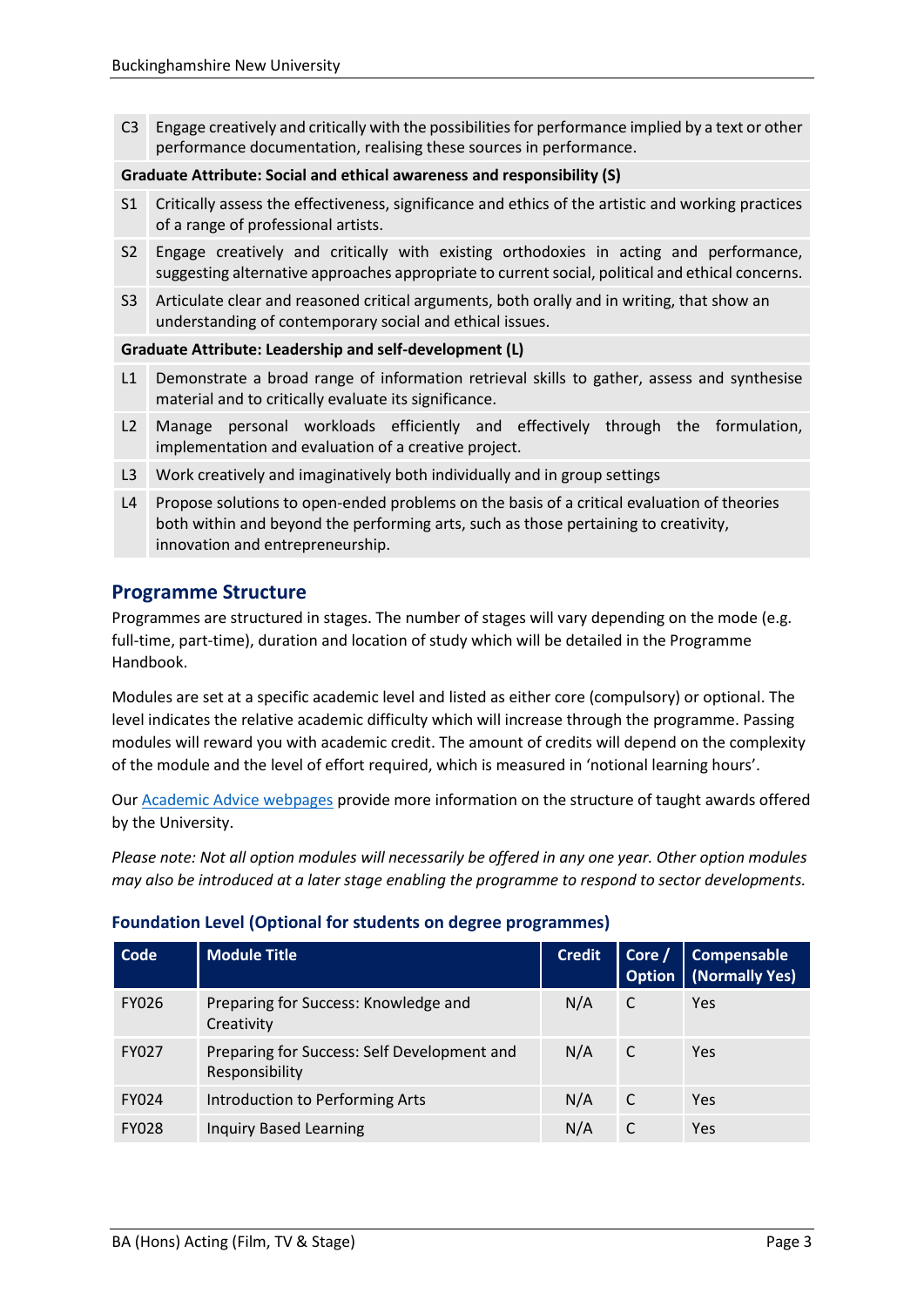#### **Level Four**

| <b>Code</b>  | <b>Module Title</b>                  | <b>Credit</b> | Core /<br><b>Option</b> | <b>Compensable</b><br>(Normally Yes) |
|--------------|--------------------------------------|---------------|-------------------------|--------------------------------------|
| <b>PA408</b> | Voice Skills                         | 15            | C                       | <b>Yes</b>                           |
| PA409        | <b>Movement Skills</b>               | 15            | C                       | Yes                                  |
| PA410        | Introduction to Devised Production   | 15            | C                       | <b>Yes</b>                           |
| PA411        | Introduction to Scripted Production  | 15            | C                       | <b>Yes</b>                           |
| <b>PA412</b> | <b>Actor Training and Theory</b>     | 15            | C                       | Yes                                  |
| <b>PA413</b> | Performer Training and Theory        | 15            | C                       | <b>Yes</b>                           |
| <b>PA414</b> | Approaches to Acting and Performance | 15            | C                       | <b>Yes</b>                           |
| <b>PA415</b> | Approaches to Acting and Screen      | 15            | C                       | Yes                                  |

## **Level Five**

| Code         | <b>Module Title</b>                           | <b>Credit</b> | Core /<br><b>Option</b> | Compensable<br>(Normally Yes) |
|--------------|-----------------------------------------------|---------------|-------------------------|-------------------------------|
| <b>PA508</b> | <b>Recorded Voice Skills</b>                  | 15            | C                       | Yes                           |
| <b>PA509</b> | <b>Physical Theatre Skills</b>                | 15            | C                       | Yes                           |
| <b>PA510</b> | Film & Theatre Production                     | 30            | C                       | Yes                           |
| <b>PA512</b> | <b>Practice With Research</b>                 | 15            | C                       | Yes                           |
| <b>PA513</b> | <b>Theoretical and Practical Perspectives</b> | 15            | C                       | Yes                           |
| <b>PA514</b> | Devising and Writing                          | 30            | $\Omega$                | Yes                           |
| <b>PA515</b> | Acting and Text                               | 30            | O                       | Yes                           |

#### **Level Six**

| Code  | <b>Module Title</b>                                         | <b>Credit</b> | Core /<br><b>Option</b> | <b>Compensable</b><br>(Normally Yes) |
|-------|-------------------------------------------------------------|---------------|-------------------------|--------------------------------------|
| PA608 | Strategic Professional Practice - Applied Arts              | 15            | C                       | <b>Yes</b>                           |
| PA609 | Strategic Professional Practice - Professional<br>Portfolio | 15            | C                       | <b>Yes</b>                           |
| PA610 | Independent Production                                      | 30            | $\mathsf{C}$            | <b>Yes</b>                           |
| PA611 | Transferable and Employability Skills                       | 15            | C                       | <b>Yes</b>                           |
| PA614 | Viva & Research Proposal                                    | 15            | C                       | Yes                                  |
| PA612 | <b>Acting Practical Dissertation</b>                        | 30            | O                       | <b>No</b>                            |
| PA613 | <b>Acting Written Dissertation</b>                          | 30            | O                       | <b>No</b>                            |

# **Learning and Teaching Activities**

Please see the **Academic Advice pages** for a description of learning and teaching activities that are recognised by the University. Detailed information on this specific programme is outlined below: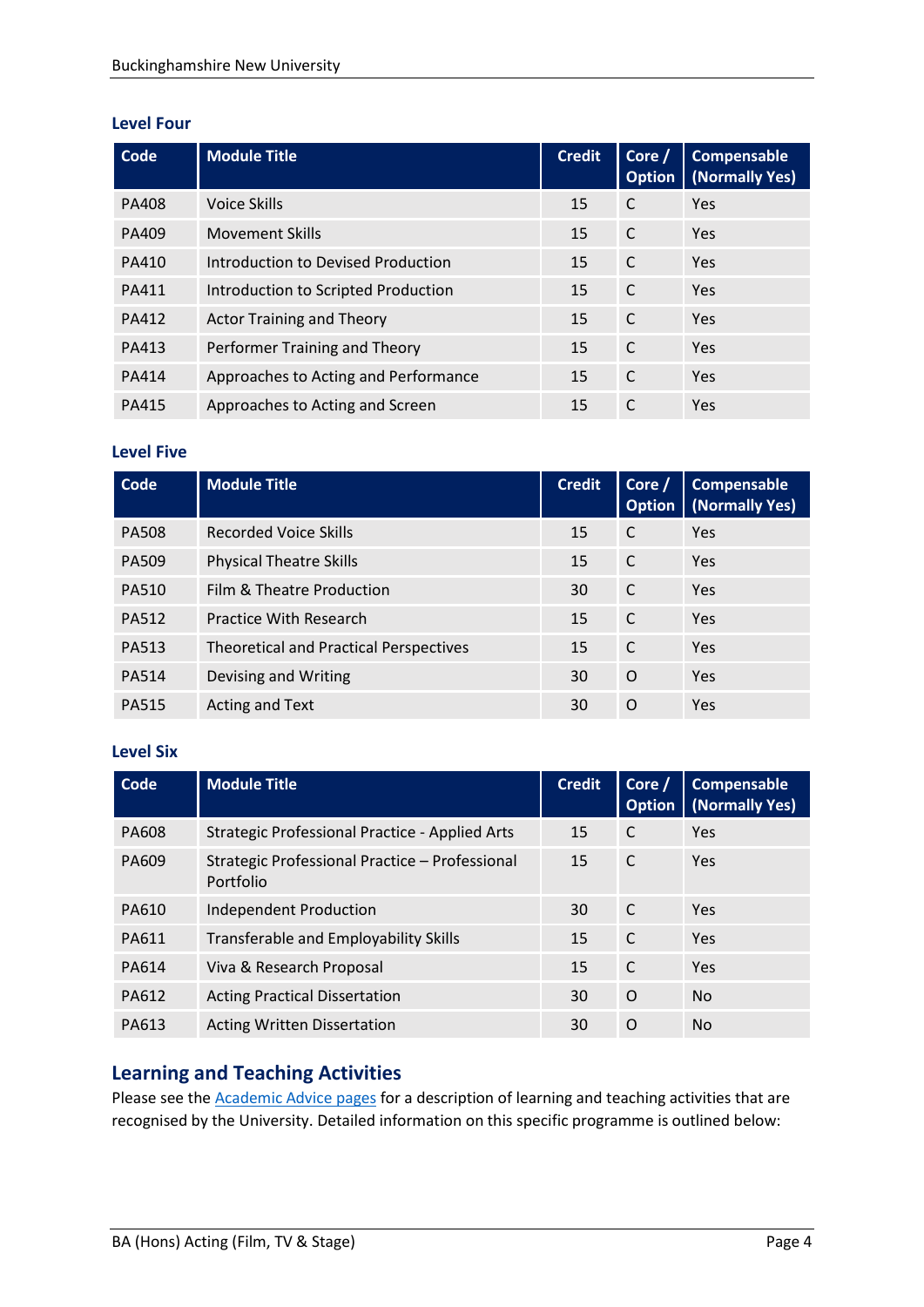Teaching methods vary enormously but will include:

- workshops, which develop practical and production skills. These are generally 3 hours long, taking place in the drama studio. They often involve physical work and deal with techniques actors need to learn and develop. Wearing comfortable, easy to move in clothes is advised.
- performances (some of which are formally assessed, but may be formative as well as summative). These may be either public (i.e. to a paying audience), private (i.e. to an invited audience), or mediated (i.e. for camera). Their style and duration will vary according to the module, and they are feature across the degree. Students will have opportunities to work in many areas of production.
- lectures and seminars, which develop analytical, critical and research skills. These generally take place in a classroom or lecture theatre, and combine tutor-led informationgiving with student-centred discussions about the studied topics. They often include presentations and exercises.
- study trips and visits to performances. These trips give students an opportunity to watch professional theatre and provide invaluable material for students' development.

This is an Attendance course. Acting is inevitably centred on working in the room with the tutor and with other students.

Wherever possible reading is made available in advance and notes are placed on the VLE for students. Students will receive three one-to-one meetings with their Personal Tutor each year.

The course is structured around four strands:

Theory & Context begins in level 4 with an introduction to key thinkers and histories of acting in Actor Training and Theory 1 & 2. It then progresses to using two different content areas in Theoretical and Practical Perspectives 1 & 2 at level 5. In these modules students are introduced to key concepts underpinning independent academic study such as research methods, primary and secondary literature, and the interface between theory and practice. This strand culminates at level 6 in a detailed individual dissertation/project study which may be a full written dissertation or may focus on a film or performance project.

Performance Skills modules focus on the key skills of performing arts needed in the creative industries and are mapped out in the QAA subject benchmarking for this award*.* At Level 4 students are introduced to the basics of voice and movement, and apply these skills through scene studies of performance texts. At Level 5 the skills areas are expanded to include more complex skills such as recorded voice and physical theatre, and students are invited to consider such skills in non-Western contexts. In Level 6 students experience a range of advanced workshops and are asked to apply the skills learned during the course to a specific context. They are also required to create a presentation in which they place themselves as a practitioner within an employment context.

Production gives students the opportunity to develop the practical and professional skills needed for all aspects of Acting. In the first year they are introduced to small group devised and scripted performances. At Level 5 they will develop this through work with a tutor to a specific brief. In Independent Production at Level 6 they develop their own brief and appropriate skills to realise that brief, whether for stage or screen.

#### Other modules include: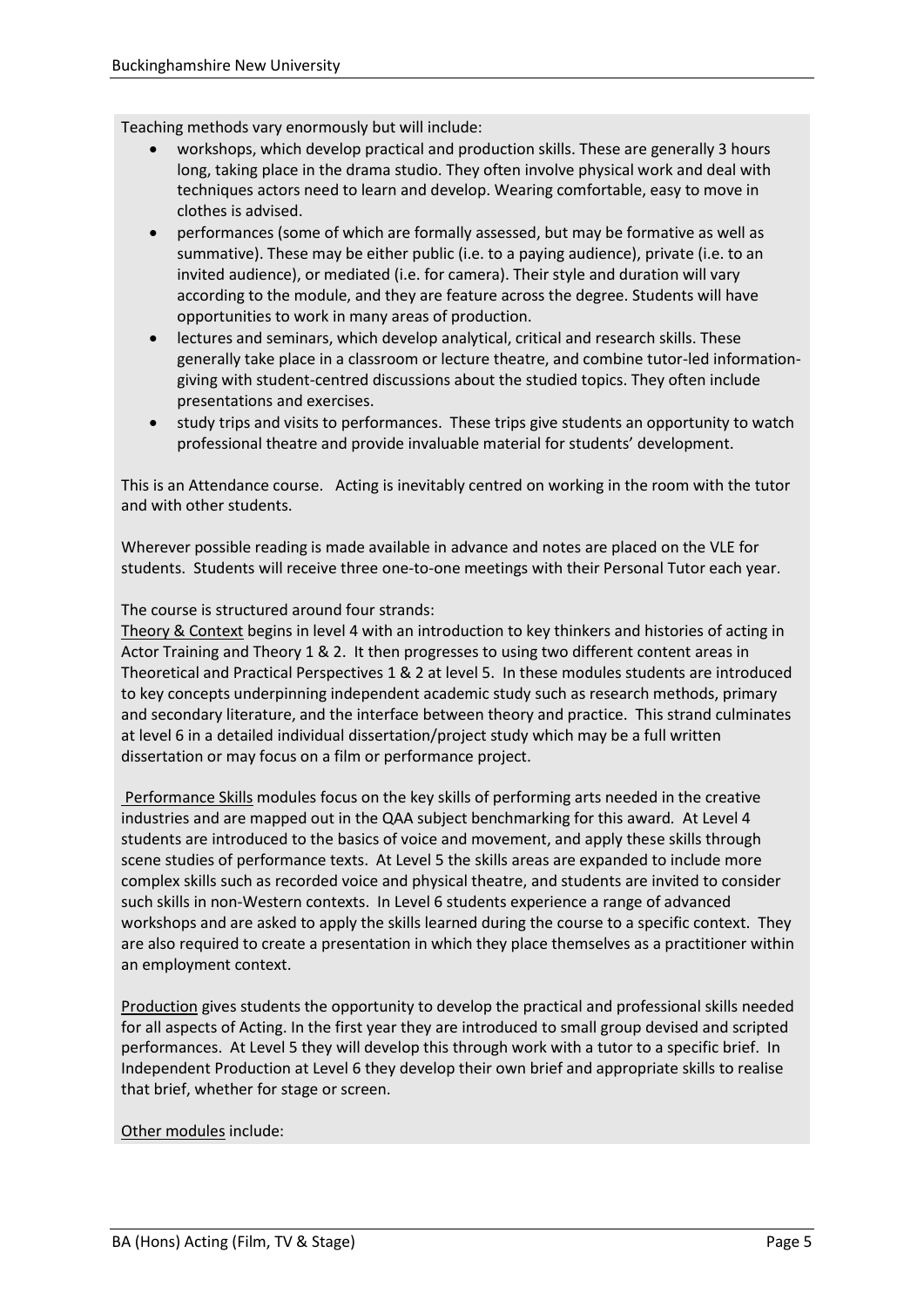L4: Approaches to Acting and Screen, where students explore principles and ideas around acting for camera. Approaches to Acting and Performance, where students study short scenes from playscripts.

L5: The chance to select either Devising and Writing, where students create their own work in response to a practitioner, or Acting and Text, where students use an extant text to develop an appropriate performance which engages with the text's context and style.

L6: Transferable and Employability Skills, where students are given an opportunity to run production meetings and to consider the wider ramifications of their Independent Production module, and Viva & Research Proposal, where their dissertation is supported through a research proposal at the start of the process, and a Viva at the end of it where they can reflect on their work.

## **Additional Course Costs**

There are costs associated with all studies, additional to the tuition fee, which require consideration, when planning and budgeting for expenditure. Costs are indicative and for the total length of the course shown unless otherwise stated and will increase with inflation; depending on the programme they may include equipment, printing, project materials, study trips, placement activities, DBS and/or other security checks.

#### **Books and other Texts:**

All core texts will be in the library for students to borrow for free, and wherever possible texts on reading lists will also be purchases in the library. Students may be required to purchase texts and journals to support their study programme. The average cost of books for students studying on a degree course is assumed as £100 per year.

## **Printing:**

We recommend a minimum budget of £100 per year for printing costs including dissertation printing and binding. This relates to the printing of written documents through the photocopiers. Where relevant, the printing of artworks (draft and finished) will incur additional costs listed below.

## **In year or end of year exhibitions, projects and performances:**

Where a course contains exhibitions, major projects or performances additional costs will be incurred. These costs can be discussed in detail with your course teams and some will be linked to a professional skills element of the course where organised fundraising for such activities may be included. We would anticipate up to £100 per year maximum for these elements.

## **Graduation:**

Graduation costs per student are estimated at £100 - £200 total. This is an optional cost for all students as attending graduation is not a requirement in order to have a degree conferred. Any additional costs over and above those listed above can be found listed below:

## **Hard Drive:**

All students are required to own a 1TB hard drive.

## **Study Tours and Trips:**

Compulsory theatre trips and study tours of up to £100 per year. Students may wish to organise additional trips to support their own research of another £100.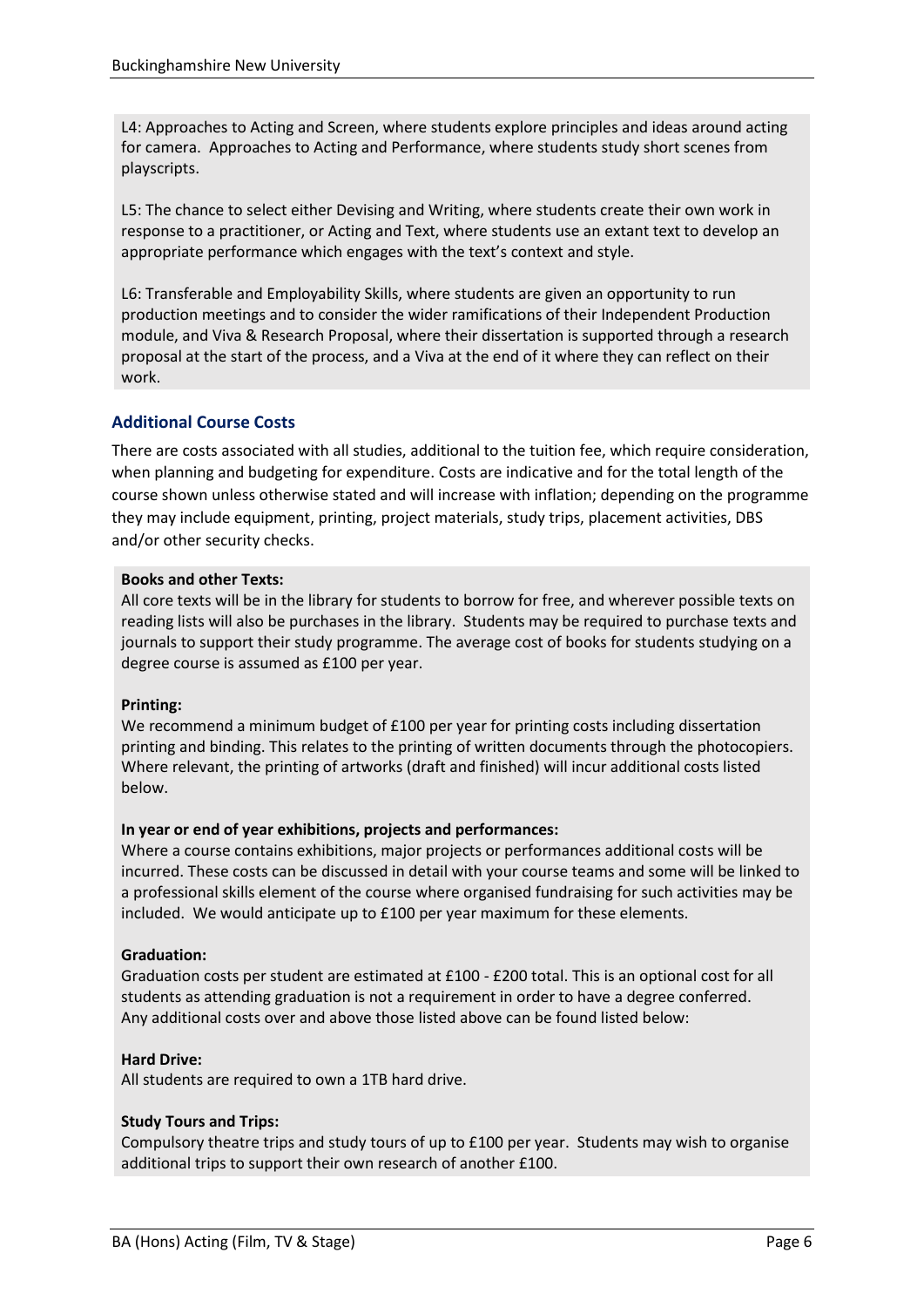## **Contact Hours**

1 unit of credit is the equivalent of 10 notional learning hours. Full time undergraduate students study 120 credits (1200 hours) and full-time postgraduate students study 180 credits (1800 hours) per year or 'stage' of the course.

| <b>Course Stage</b>    | <b>Scheduled Activities</b><br>(Hours) | <b>Guided Independent</b><br><b>Study (Hours)</b> | <b>Placement / Study</b><br><b>Abroad (Hours)</b> |
|------------------------|----------------------------------------|---------------------------------------------------|---------------------------------------------------|
| <b>Foundation Year</b> | 324                                    | 876                                               |                                                   |
| <b>Year One</b>        | 336                                    | 864                                               |                                                   |
| <b>Year Two</b>        | 321                                    | 879                                               |                                                   |
| <b>Year Three</b>      | 268                                    | 932                                               |                                                   |

# **Assessment Methods**

The [Assessment and Examination webpages](https://bucks.ac.uk/students/academicadvice/assessment-and-examination) provide further information on how assignments are marked and moderated, including a description of assessment activities. These also include further information about how feedback on assessed work is provided to students, including our commitment to ensure this is provided to students within 15 working days (the 'three-week turnaround').

Summative feedback is provided within three weeks in a written form or potentially through a recorded downloadable oral feedback. However formative feedback will normally be provided prior to this during the assessment process, to ensure that students are given opportunities to respond to feedback prior to submission.

Inevitably acting is often a group activity. Therefore process and contribution to process is key to assessment and wherever possible (unless process is very brief, or the focus is on improvisation, for example) process and product are weighted equally in assessment. For practical assignments all students will be asked to both peer and self-assess, and to submit a record of their and others' contribution in written form to enable the tutor to accurately reflect elements of the process they do not witness.

Assessment is varied, catering for different learning styles and enabling students to develop a wide range of academic and performance skills. These include solo performance, group performance, group presentation, written project proposal, written reflection on creative work, and essay. Particularly worthy of note is the use of Artists' Manifestos and Critical Intentions, in which students outline their creative ideas in a theorised way, demonstrating their grasp of the interface between theory and practice. Throughout the course, an attempt is made to connect practical and critical work, with an understanding of the links between theory and practice evidenced in written work. These contribute to the overall aim of turning graduates into thinking practitioners. This understanding culminates in the work done in the Level 6 practical dissertation and production projects, where students engage with research through practice, or practice-as-research.

During the Foundation Year, students will be exposed to a variety of summative and formative assessments whilst developing the academic skills to be a successful student at university; course content and Learning Outcomes strongly relate to students developing their knowledge and understanding of the subjects being studied and assessed.

There are no written examinations on the course.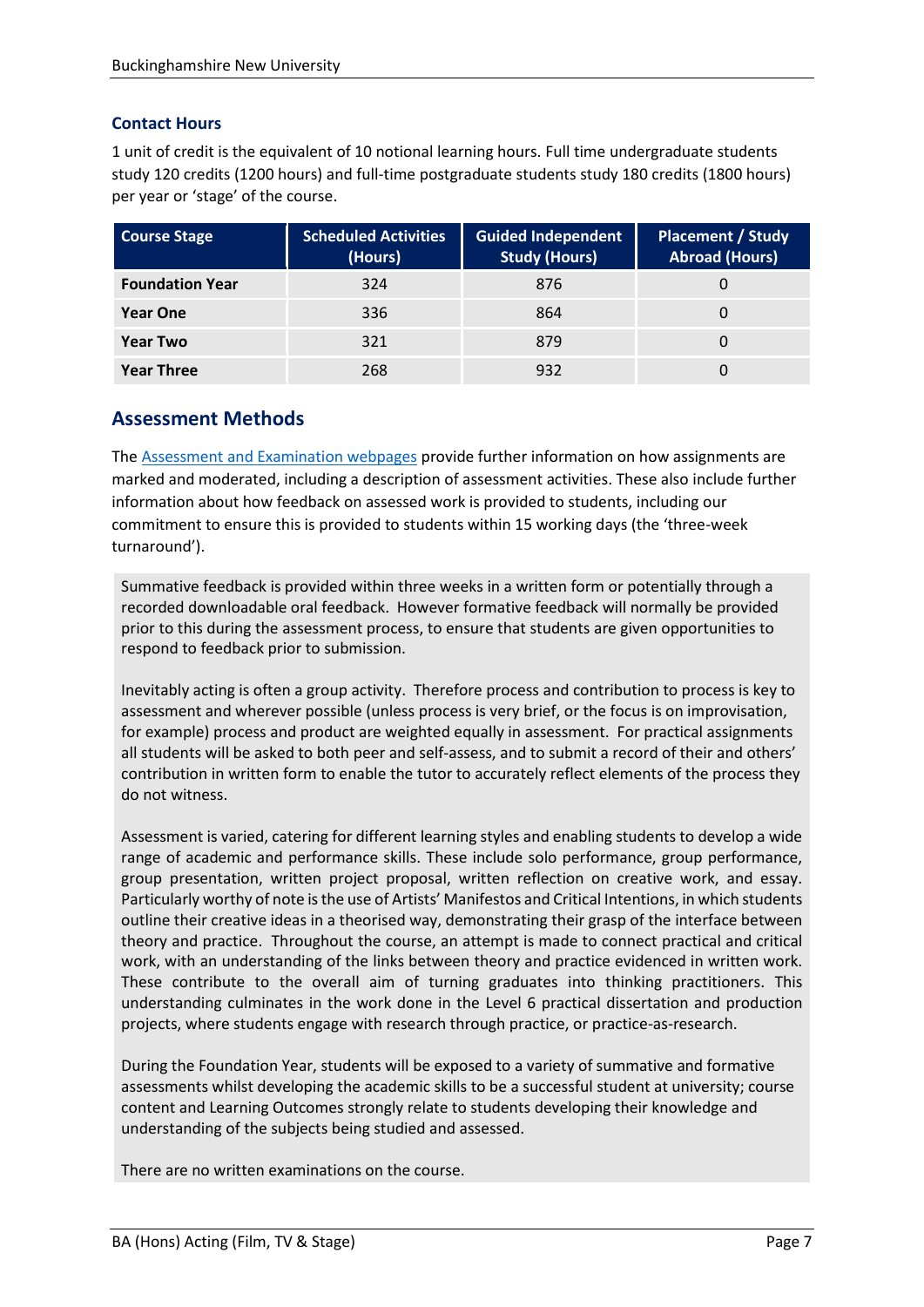## **Classification**

#### **Calculation of final award: Level 5 - 33% / Level 6 – 67%**

For full details of assessment regulations for all taught programmes please refer to our Results [webpages.](https://bucks.ac.uk/students/academicadvice/results) These include the criteria for degree classification.

## **Admissions Requirements**

Please see the [Application webpages](https://bucks.ac.uk/applying-to-bucks) for more information on how to apply, including a statement on how we support students from a variety of backgrounds. Please also see our [general entry](https://bucks.ac.uk/applying-to-bucks/general-entry-requirements)  [requirements](https://bucks.ac.uk/applying-to-bucks/general-entry-requirements) for taught programmes. Applicants who do not meet our published entry requirements are encouraged to contact our admissions team for further advice and guidance.

## **Typical applicant profile and any programme-specific entry requirements**

A Grade C or 4 in GCSE English (or any equivalent listed on our website [here\)](https://bucks.ac.uk/applying-to-bucks/general-entry-requirements) is usually expected to ensure that the student is able to cope with the written requirements of the course.

Applicants will be invited to interview, and to perform a short piece from a published play of around 2 minutes and discuss the subject. The interviewing tutor(s) will be looking for:

- The student's ability to articulate their views on their own work
- A commitment and enthusiasm for the subject
- A potential for sustained professional development
- An ability to form and present opinions on other performing arts work.

Students who live overseas and are unable to attend an interview/audition may submit a DVD/online clip.

```
Do applicants required a 
Disclosure and Barring Service 
(DBS) Check?
                                  No
```
## **Opportunities for students on successful completion of the programme**

By the time you leave us, you'll be in a strong position to go after acting work. You could also take your skills and experience into other areas of the arts and media.

You could work in acting for theatre or films, set up your own performance company, work in education or outreach groups, or across a range of areas in the cultural industries, undertake further professional study or pursue research through a Master's degree such as Bucks' MA in Performing Arts.

## **Recognition of Prior Learning**

Previous study, professional and / or vocational experiences may be recognised as the equivalent learning experience and permit exemption from studying certain modules. Please refer to ou[r Credit](https://bucks.ac.uk/students/academicadvice/managing-your-studies/credit-accumulation)  [Accumulation webpages](https://bucks.ac.uk/students/academicadvice/managing-your-studies/credit-accumulation) for further guidance.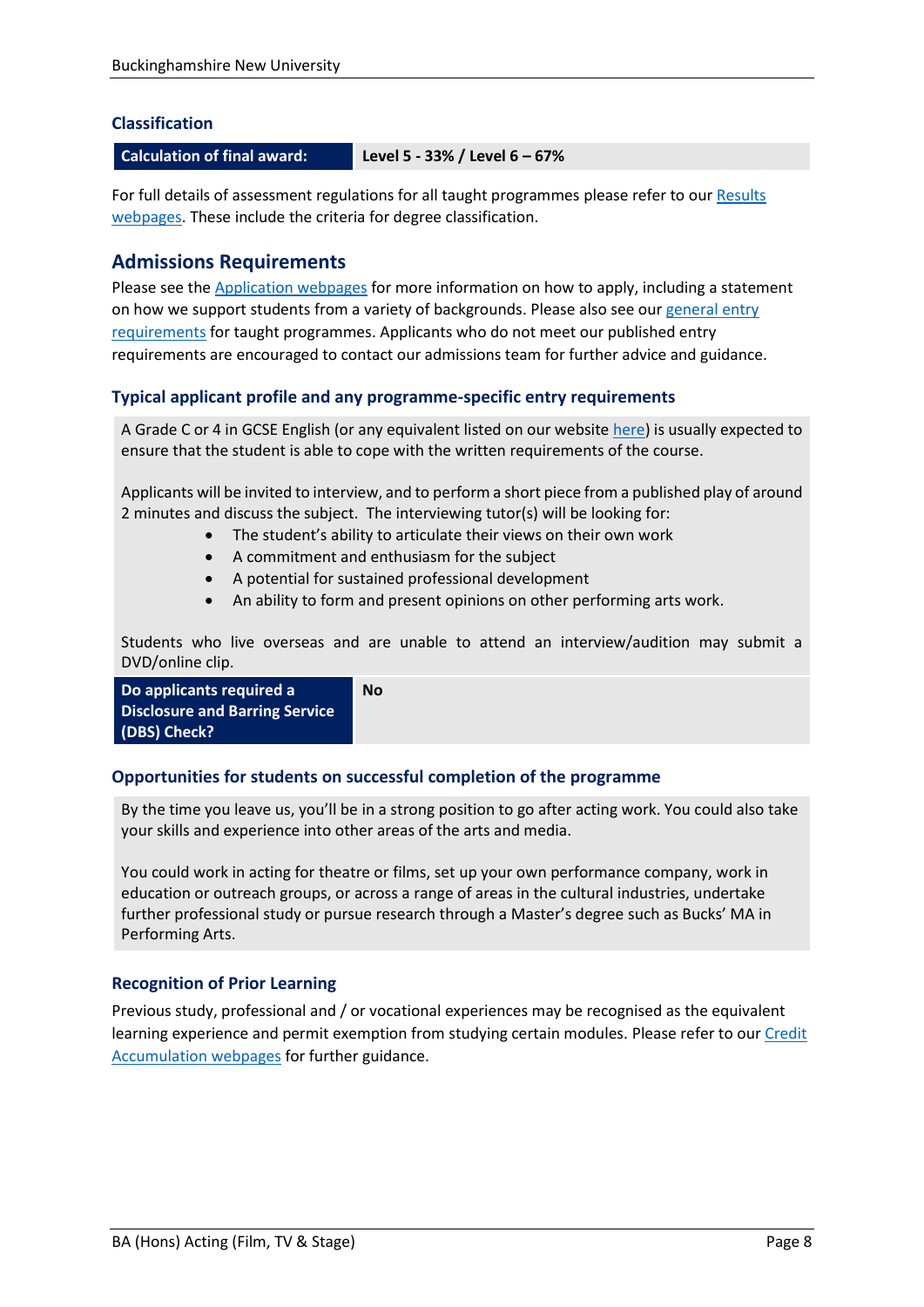# **Student Support**

During the course of their studies, students will be supported in the following ways:

- At the start of their studies all students will receive a full **induction** to the programme which will include introduction to the staff responsible for delivering the course, and access to library and IT facilities
- The **Programme Handbook** will outline the exact nature of the course and how it is structured, including the availability of option modules
- Each student will be allocated a **Personal Tutor** who will support their academic development, be able to advise and guide them with their studies and, where necessary, give advice on study options
- Students will be able to access our full range of **support services**, including the Learning Development Unit for skills and study support, the Library, the Careers and Employability Team, Student Finance Team, Accommodation and Counselling Services

# **Appendices**

#### **Quality Assurance**

| <b>Awarding Body:</b>                                                 | <b>Bucks New University</b>                                                                                                             |
|-----------------------------------------------------------------------|-----------------------------------------------------------------------------------------------------------------------------------------|
| <b>Language of Study:</b>                                             | <b>English</b>                                                                                                                          |
| <b>QAA Subject Benchmark</b><br>Statement(s):                         | <b>Dance, Drama and Performance</b>                                                                                                     |
| <b>Assessment Regulations:</b>                                        | Academic Assessment Regulations, accessible via the<br><b>Academic Advice webpages</b><br>(https://bucks.ac.uk/students/academicadvice) |
| Does the Fitness to Practise<br>procedure apply to this<br>programme? | <b>No</b>                                                                                                                               |
| <b>Ethics Sub-committee</b>                                           |                                                                                                                                         |
| Date Published / Updated:                                             | September 2019                                                                                                                          |
| Date programme re-approval<br>required:                               | 2024-25                                                                                                                                 |

## **Other awards available on programme (Exit Qualifications)**

Please refer to the *Academic Qualifications Framework* for Exit Qualifications recognised by the University and credit and module requirements.

| <b>Name of Exit Qualification:</b>                    | <b>Ordinary Degree</b>                                                                                                             |
|-------------------------------------------------------|------------------------------------------------------------------------------------------------------------------------------------|
| <b>Full name of Qualification</b><br>and Award Title: | BA Acting (Film, TV & Stage)                                                                                                       |
| <b>Credits requirements:</b>                          | <b>300 Credits</b>                                                                                                                 |
| <b>Module requirements:</b>                           | ALL 120 Credits at Level 4<br><b>ALL 120 Credits at Level 5</b><br>PLUS 60 credits at Level 6 excluding dissertation or equivalent |
| <b>Learning Outcome</b>                               |                                                                                                                                    |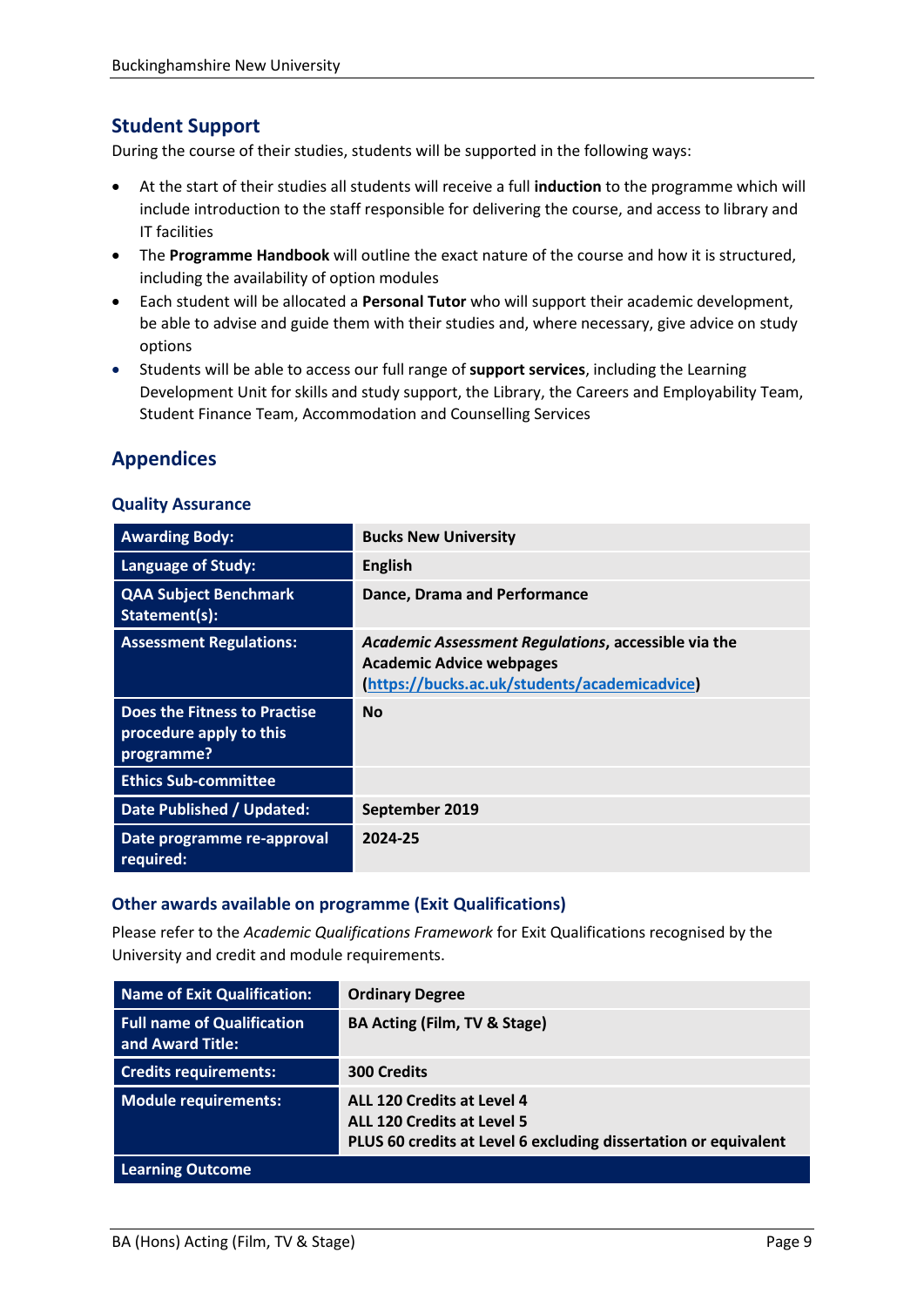Describe, interpret and evaluate performance texts and events with an understanding of acting practice on screen and stage through a creative and critical engagement with a range of critical and theoretical perspectives.

Demonstrate an awareness of the skills and processes of rehearsal and production by which acting on stage and screen is created.

Create a performance project for a specific context, harnessing appropriate creative and organisational principles to the project chosen.

Develop frameworks to engage creatively and critically with existing orthodoxies in acting and performance, and suggest alternative approaches appropriate to current social, political and ethical concerns.

Demonstrate a broad range of information retrieval skills to gather, assess and synthesise material and to critically evaluate its significance.

| Name of Exit Qualification:                           | <b>Diploma of Higher Education (DipHE)</b>                      |
|-------------------------------------------------------|-----------------------------------------------------------------|
| <b>Full name of Qualification</b><br>and Award Title: | DipHE Acting (Film, TV & Stage)                                 |
| <b>Credits requirements:</b>                          | 240 Credits                                                     |
| Module requirements:                                  | ALL 120 Credits at Level 4<br><b>ALL 120 Credits at Level 5</b> |

#### **Learning Outcome**

Describe and interpret performance texts and events with an understanding of acting practice on screen and stage through an engagement with a range of critical and theoretical perspectives.

Demonstrate an awareness of the processes of rehearsal and production by which acting on stage and screen is created.

Create a performance project for a specific context, showing an ability to use appropriate creative and organisational principles for the project chosen.

Develop frameworks to engage creatively with existing orthodoxies in acting and performance, and suggest alternative approaches appropriate to current social, political and ethical concerns.

Demonstrate a range of information retrieval skills to gather, assess and synthesise material and to evaluate its significance.

| Name of Exit Qualification:                           | <b>Certificate of Higher Education (CertHE)</b> |
|-------------------------------------------------------|-------------------------------------------------|
| <b>Full name of Qualification</b><br>and Award Title: | Cert HE Acting (Film, TV & Stage)               |
| <b>Credits requirements:</b>                          | <b>120 Credits</b>                              |
| Module requirements:                                  | ALL 120 Credits at Level 4                      |
| <b>Learning Outcome</b>                               |                                                 |

Describe and interpret performance texts and events with an understanding of acting practice on screen and stage through an engagement with critical and theoretical perspectives.

Demonstrate an awareness of some of the processes of rehearsal and production by which acting on stage and screen is created.